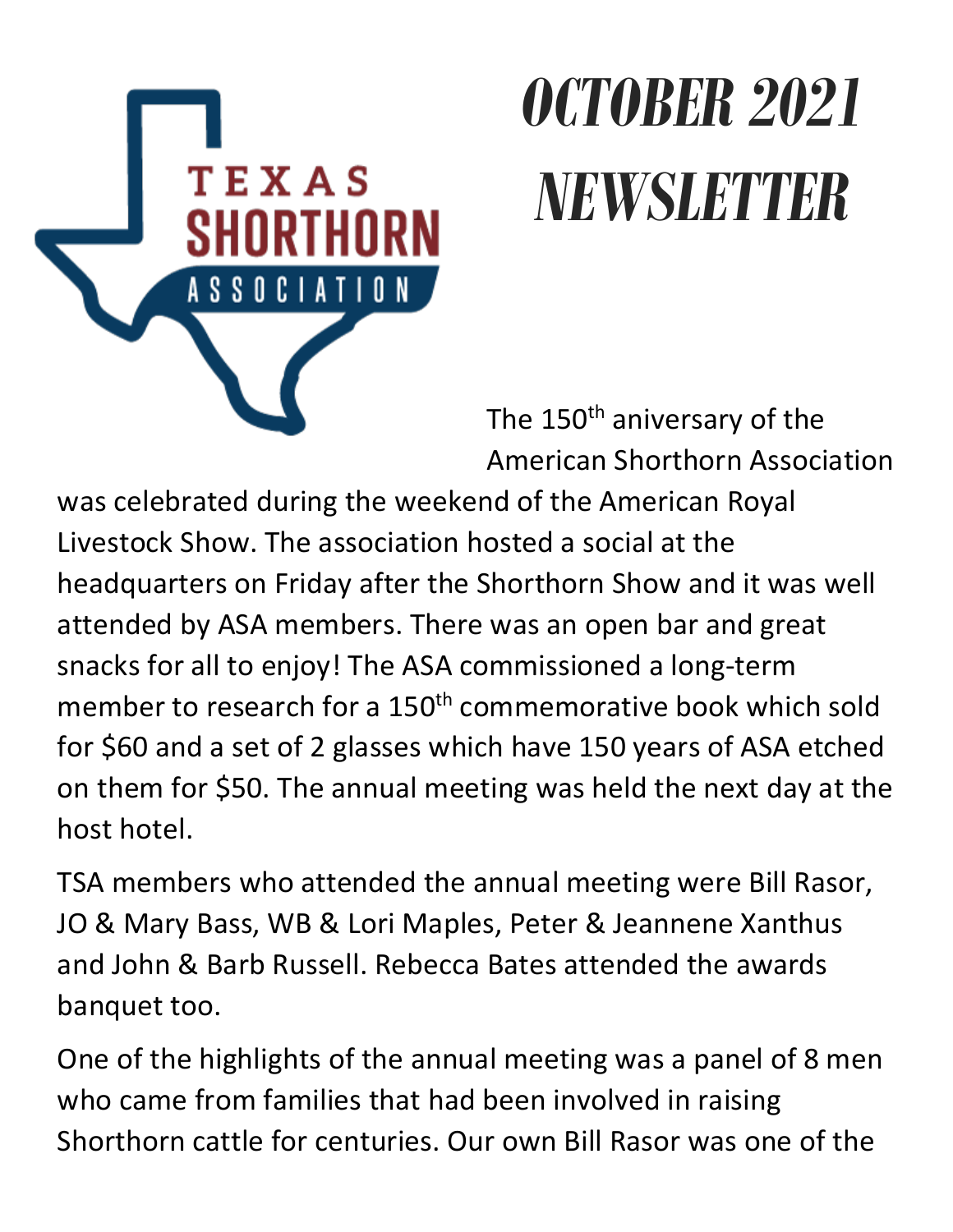panelists! Their stories and reminescing of years past was truly inspiring to hear! The audience was allowed to ask questions after each had spoken. There were some interesting questions about which direction the panel thought the breed was going. We also broke into groups of seven for a Shorthorn trivia game with prizes awarded to the ones answering correctly, the most questions. It was fun and educational as well!

Dr. James & Beverly Freed, former members of TSA, and their family were honored at the 2021 American Royal for their many years associated with the Shorthorn Breed.

The last TSA BOD meeting was held on Friday, Oct. 15, 2021 @ the State Fair of Texas after the open Shorthorn show. It was attended by about 15 people in all, only about 7 board members. Linda Scott announced the need for a new "steer sifter" at San Antonio. Ryan Holaway from Harlan Cattle Co., who was in attendance, offered to take on the job and was accepted. Ryan also made an announcement that there was a FaceBook page made up of Oklahoma & Texas small Shorthorn breeders selling their heifers and steers. He gave the invitation for anyone to join the page. It's the "Texas/Oklahoma Shorthorn Breeders" page and anyone can join. There are around 185 followers now and looking to expand. Small time Shorthorn breeders are using the site to sell their cattle! Take a look!

Mary Bass was approached by 2 Shorthorn owners in Gainsville, Texas asking to recreate the TSA Shorthorn physical sale. There was much discussion of pros & cons from previous experiences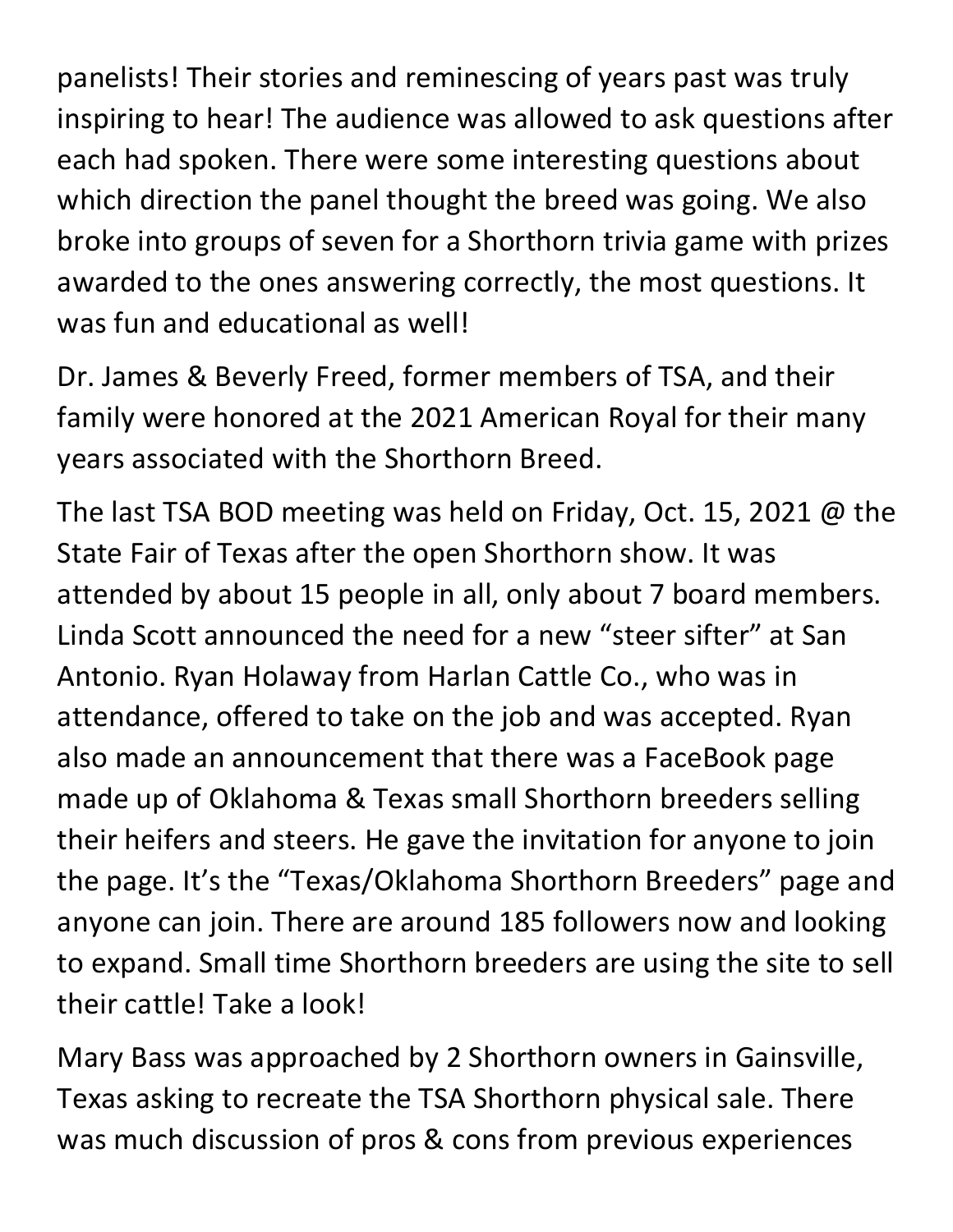with the attempt to have a sale. The discussion was tabled for Mary to get more information from the men who were proponents of the idea and bring an update to the January meeting. Hopefully there will be a quorem of BOD & officers to vote on the issue whether to investigate further or nix the idea.

Discussion was initiated about possibly changing the time when the directory would be printed, however, after discussion, it was decided to leave the dates the the way they are currently.

The judges for FWSS were announced with Scott Bush judging the junior Shorthorn show on January 22, 2022 @ 8am and Ryan Moore judging the open show on Sunday, January 30, 2022 @ 2pm.

HLS&R credentials are available and several people have already asked to receive some. As soon as they become available, I will make an announcement in the newsletter as to how many ground passes are left so stay tuned.

Shelly Spearman gave a short report of TJSA happenings. She announced that there had been really good representation of the National Lassie Queen & our Texas Lassie Queen & Pricesses at the State Fair of Texas. She also reported that at several Texas shows, she had noticed how many non-TJSA exhibitors were showing and came up with a plan to encourage more young people to join the TJSA. More of her ideas in the TJSA section!

The next meeting will be held in Ft. Worth on Saturday, January 29, 2022 @ 2pm, location TBA.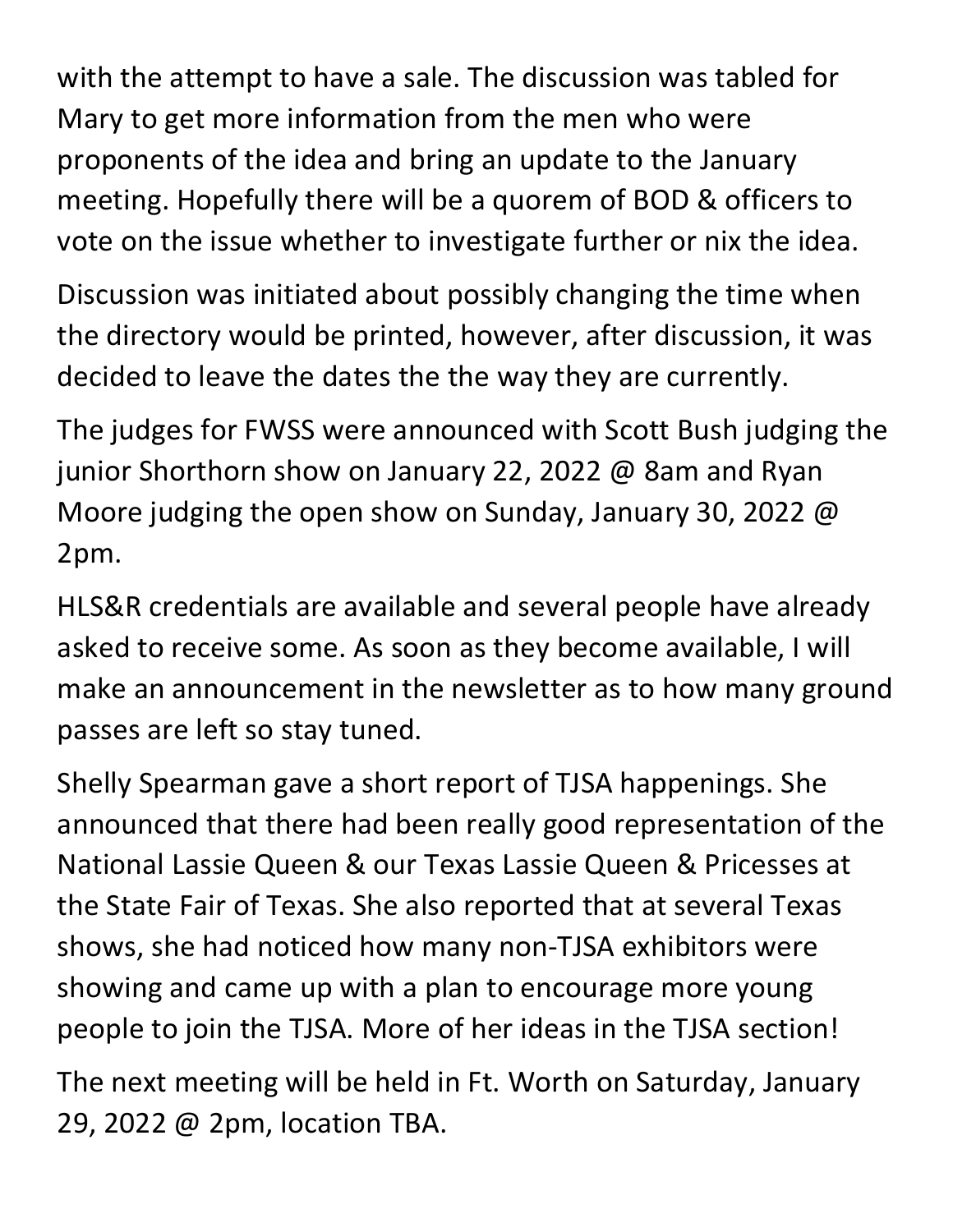# **LASSIE SPOT**



The Lassie quilt is being made by Jeanenne Xanthus so if there are any last-minute additions call her directly and she might be able to add you to the finished product.

There is also a request from Lassie Officers & BOD that, if anyone has anything to donate for the silent auction, please notify a member so they will know what to expect for the auction. These items will be on display at the TSA /Lassie area during the FWSS Open SH show. They will host a social on Saturday night, January 29, 2022 @ 5pm with wine to share! During that time the auction items are there to be bid on and, at the end of that day, will be ready to be picked up from the winner of the highest bid! All donations will be greatly appreciated and benefit the Lassie endeavors for the year!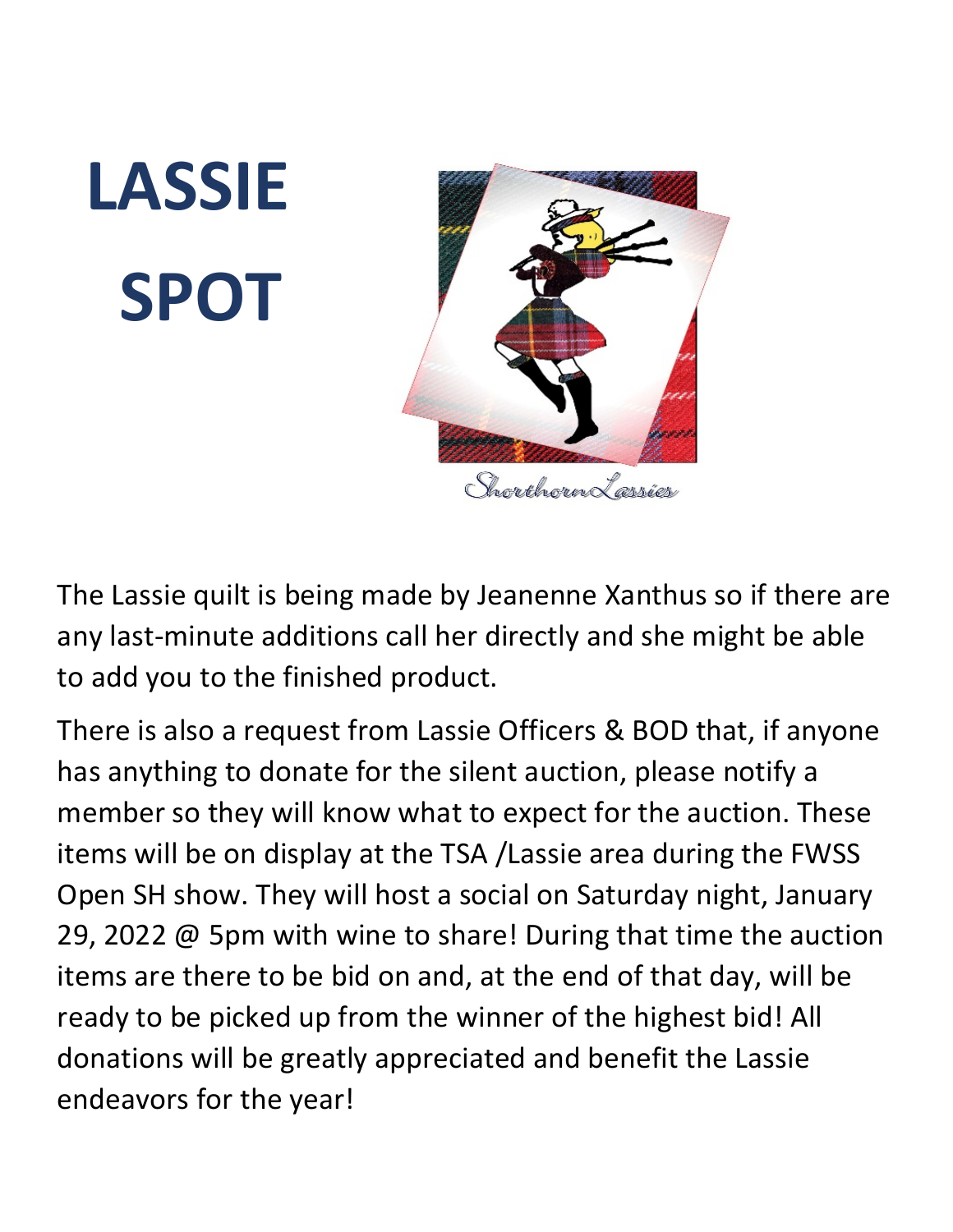There is usually coffee and pastries to share with exhibitors, family, and visitors to the TSA display during the show period. Come by and have a cup of coffee and a sweet!

# **TJSA ARENA**

Shelly has come up with the idea to give all Shorthorn exhibitors at FWSS Junior show, when they check in, a "goody bag" with a directory and misc. stuff in it. If anyone has anything they might want to donate as a treat for the kids in the bag, let Shelly know so both parties can make arrangements to have it included. Maybe this will get the attention of those young ones showing who have not participated in TJSA and capture their interest. The 2022 Texas Junior Preview show will be held at the Taylor County Exposition Center in Abilene on Memorial Holiday weekend, May 27-30, 2022. Those interested in going to Junior Nationals will have the opportunity to have their projects and speeches judged and evaluated prior to going to JN. Anyone can show whether going or not.

Junior Nationals will be held in Kansas City, Mo. at the American Royal Complex so mark your calendars. It's a lot closer than Louisville! The past three years I've attended was so much fun! Texas families get together, enjoy fellowship, help each other with the work and play games! It is so worth the experience of going at least once! Anyone interested going who has never been feel free to contact me for questions or any help.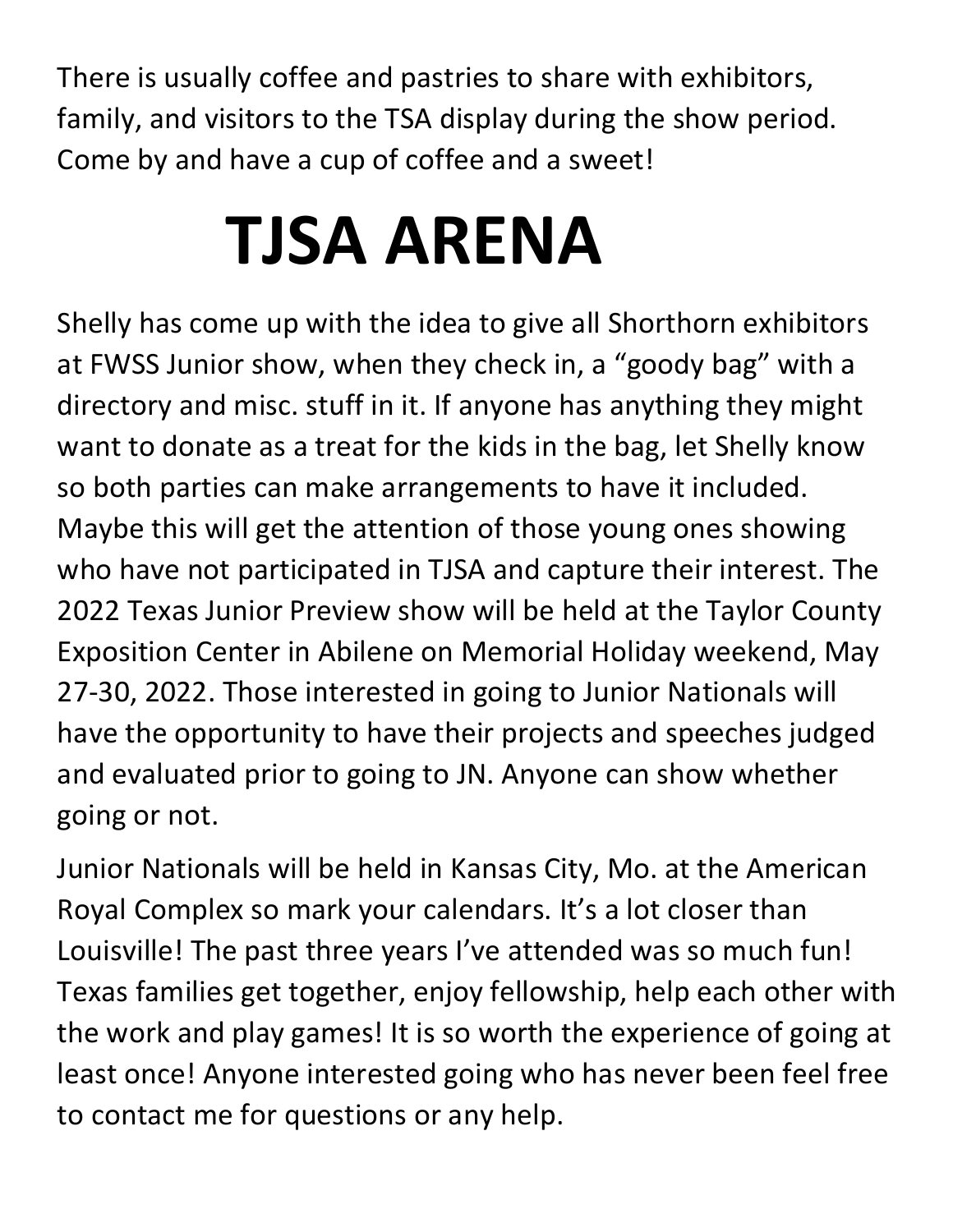## **OCTOBER 2021 SHORTHORN SHOWS**

#### **Heart of Texas – Waco – 10/3/21 Lists exhibitor, class placing & FFA/4-H Shorthorn Scholarship**

Class 1 1<sup>st</sup> Blake Holbrook Quinlan FFA Class 2 1<sup>st</sup> James Cleere Madison County 4-H Reserve Champion 2<sup>nd</sup> Kanin Cleere Madison County 4-H 3<sup>rd</sup> Emilee Munchrath Graford FFA 7th Shelly Simank Hardeman County 4-H Class 3 2<sup>nd</sup> Morgan Brooks Maypearl FFA  $3<sup>rd</sup>$  Eli Gage Woodruff Somervell County 4-H 4<sup>th</sup> Luke Hoysa Williamson County 4-H Class 4 1<sup>st</sup> Ryli Bevans Johnson County 4-H Grand Champion 2<sup>nd</sup> Faith Korenek El Campo FFA 3<sup>rd</sup> Kenlea Holbrook Quinlan FFA 4th Allison Clements Quinlan FFA **Shorthorn Premium**  Class 1 4<sup>th</sup> Blake Holbrook Quinlan FFA Class 2 1<sup>st</sup> Kanin Cleere Madison County 4-H Reserve Champion 2<sup>nd</sup> James Cleere Madison County 4-H 3<sup>rd</sup> Emilee Munchrath Graford FFA 5<sup>th</sup> Shelly Simank Hardeman County 4-H Class 3 1st Eli Gage Woodruff Somervell County 4-H 3rd Luke Hoysa Williamsom County 4-H 4<sup>th</sup> Morgan Brooks Maypearl FFA Class 4 1<sup>st</sup> Ryli Bivens Grand Champion 2<sup>nd</sup> Faith Korenek El Campo FFA

4th Kenlea Holbrook Quinlin FFA

5<sup>th</sup> Alison Clements Quinlin FFA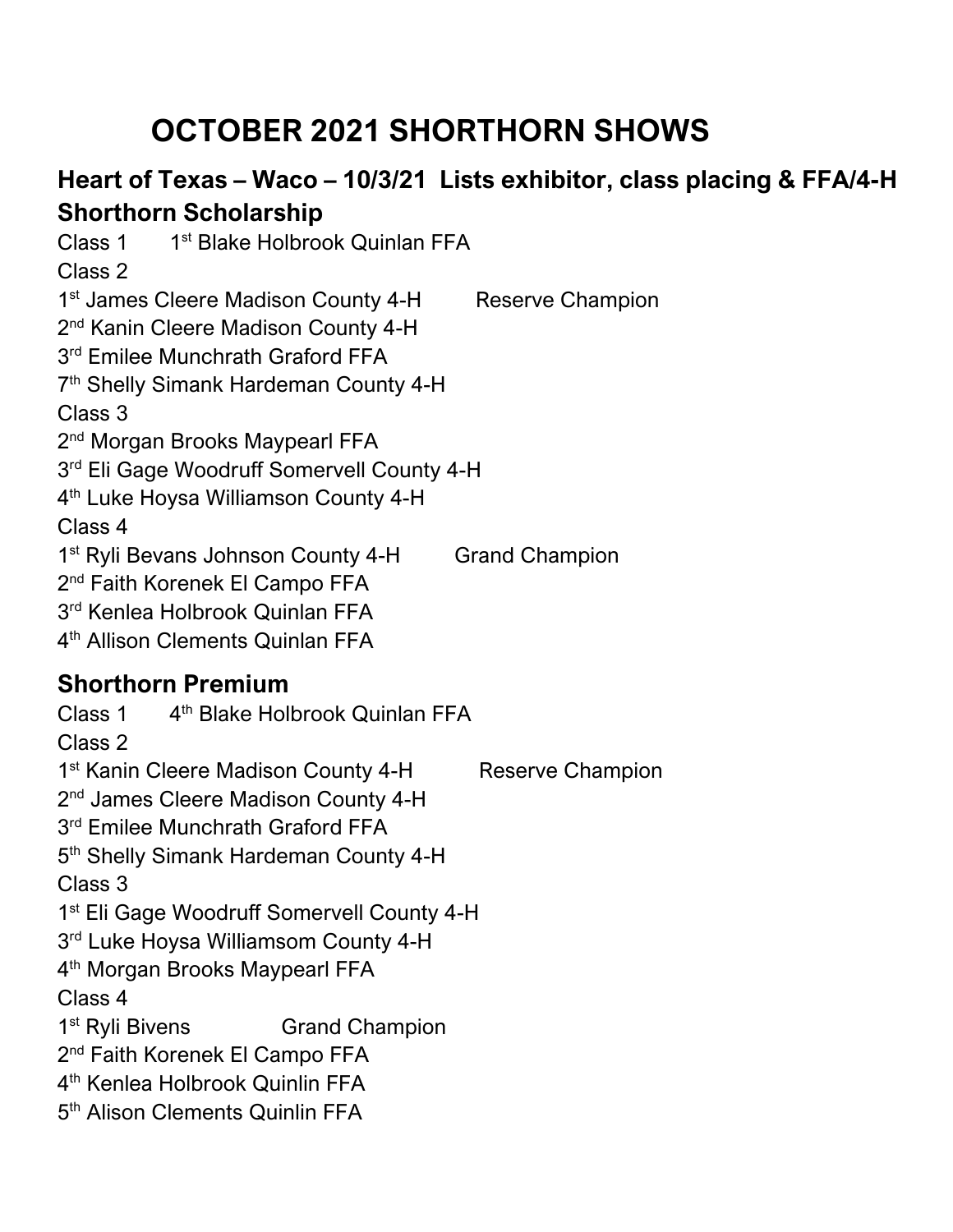### **Tulsa State Fair – 10/3/21**

#### **Open Shorthorn Show**

Class 4 2nd Ed McCutchen M&E Cumberland 1020 Class 5A 4<sup>th</sup> Ed McCutchen & M&E Una Kewpie 1019 Class 12 1<sup>st</sup> Carolyn Norris WHR HS Montana Maiden 0N03 Senior Heifer Calf Res Champion Class 13 5<sup>th</sup> Shane Carlisle WHR CMF Dream Lady 9030 6<sup>th</sup> Garrison Spooner 2GS Tina 1001H Class 20 1<sup>st</sup> Harley Sargent CCR Cecilia Jr. Champion Female Grand Champion Female 4<sup>th</sup> Chloe Carlisle HF5 Jeanie Surprise 620 Class 23 1st Annie Fallon CMF Cumberland LR 1010 **Open Shorthorn Plus Show Heifers**  Class 16 1st Graham Spooner 2GS Crazy Cora Class 20 1st Harley Sargent Fair Halo 032H Jr. Champ Female Grand Champion Female 3rd Shane Carlisle M/F JG Blue Augusta **Open Shorthorn Plus Show Bulls**  Class 39 1st Shane Carlisle Cash-Farms Mr. Red Spark Junior Bull Calf Champion **State Fair of Texas Shorthorn Show Open 10/15/21 Heifers**  Class 3 1st Caitlyn Rasor & WHR HC Mona Lisa Perfection 2<sup>nd</sup> Dale Rabe & DAR3 J Dart 3rd Leyton Robertson & 5RCecilia 9096J Class 6 1<sup>st</sup> Ryli Bevans & SULL Extra Roses Champion Jr. Heifer 2<sup>nd</sup> Carolyn Norris & WHR HS Montana 4<sup>th</sup> Beth Wells & WHR RHS Pure Charm 5<sup>th</sup> Brayden DeBorde & BCD Hattie 7th Dale Rabe & Rexlaine Augusta 8<sup>th</sup> Avery Dillard & WHR HCAT Augusta Class 7 1<sup>st</sup> James Cleere & WHR HCAT Cecilia Reserve Champion Jr. Heifer

2<sup>nd</sup> Aubrey Blizzard & LER Miss Miriah

 $3<sup>rd</sup>$  Kanin Cleere & WHR HS Montana Morning

4<sup>th</sup> Emilee Munchrath & CCR Charming Lady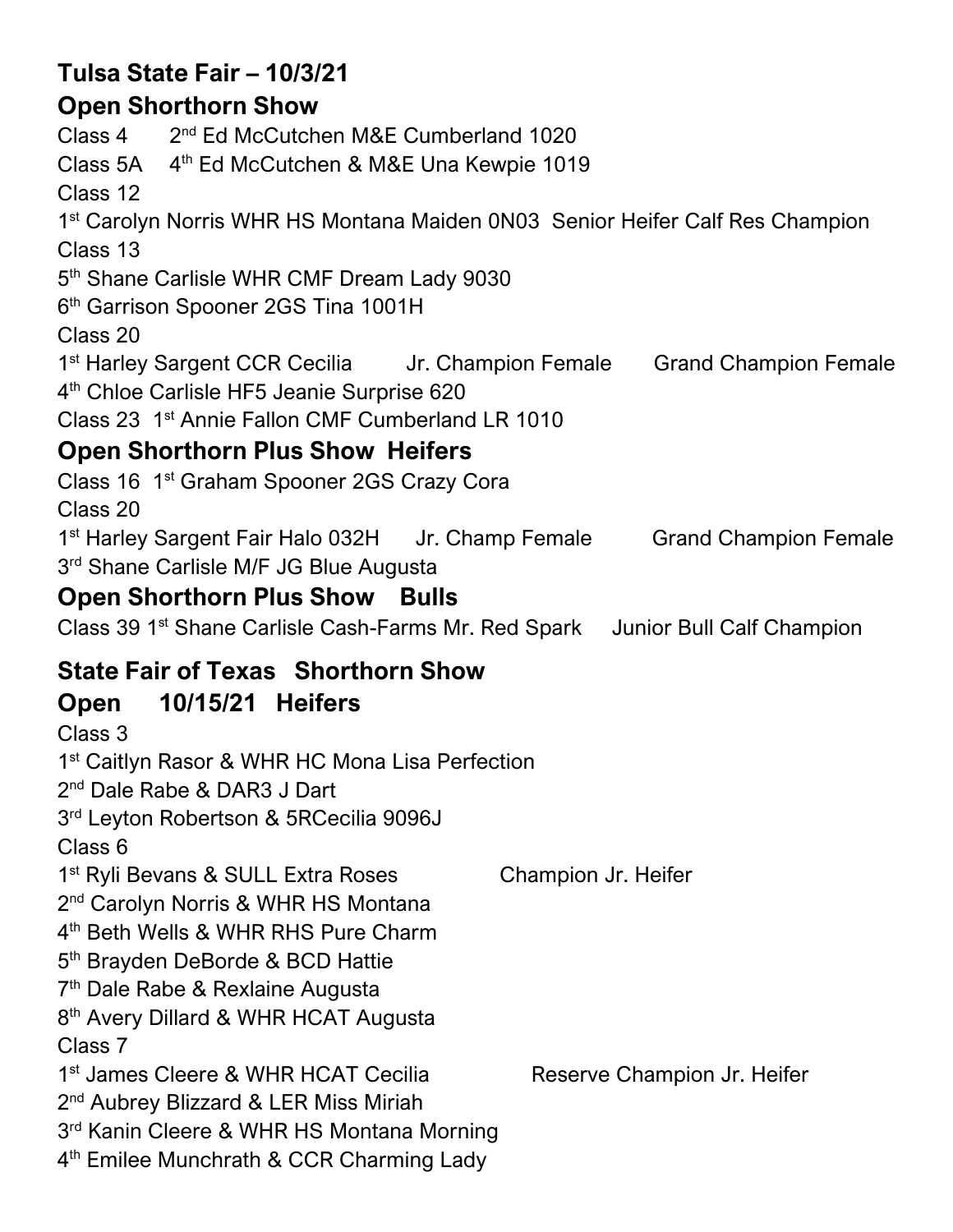5<sup>th</sup> Finley Jones & Rexlaine Beth 6<sup>th</sup> Brooke McKean & MC Fancy Dee Ola 8<sup>th</sup> Shelly Simank & WHR Cumberland Class 8 2nd Savannah Rabe & SVY Margie D Class 11 1st Katelyn Ezell & MS OTM Oakley Lady 2<sup>nd</sup> Natalie Putnam & WHR RHS Augusta Pride Class 12 1<sup>st</sup> Harley Sargent & CCR Cecilia Champion Intermediate Heifer 4<sup>th</sup> Aubrey Ramos & CCR Charming Lady 5<sup>th</sup> Maxton Rabe & AF VF Carrie Jane's Commodity 6<sup>th</sup> Katelyn Ezell & HCC Gypsy Rose 7th Hunter Jones & LJS TAF SKYA 8<sup>th</sup> Owen Hoge & TMF Hot Poppin Jazz 11H 9<sup>th</sup> Morgan Brooks & Lazy B Brook BO2 Class 13 1<sup>st</sup> Mike Fallon CMF Cumberland LR Reserve Champion Intermediate Heifer 2<sup>nd</sup> Ryli Bivens & SS RHS Augusta Pride 3<sup>rd</sup> Savannah Rabe & M&E Dee Dee Class 16 1<sup>st</sup> Sutton Shires & WHR HCAT Cecilia Champion Senior Female 2<sup>nd</sup> Emilee Munchrath 4<sup>th</sup> Aubrey Ramos & CCR Rosemary 5<sup>th</sup> Kaitlyn Anderson & DAL HW Juno's Gypsy Rose Class 18 1<sup>st</sup> Ryli Bivens & GCS Celine's Reward Res Champion Senior Female **BULLS**  Class 24 1<sup>st</sup> Ryli Bivens & BSC Hush Money Champion Bull Calf Grand Champ Bull Class 24 1<sup>st</sup> Brooke McKean & JA\_C Hot Wire 217 HW Res Champion Bull Calf Class 35 1<sup>st</sup> Morgan Brooks & Lazy B Bandito BO1 Champ Inter. Bull Res Grand Champ Bull Class 47G Produce of Dam

1<sup>st</sup> Carolyn Norris & WHR HS Montana Maiden

#### **Junior**

Class 1 2nd Katelyn Ezell & Miss Berkley Blue

Class 3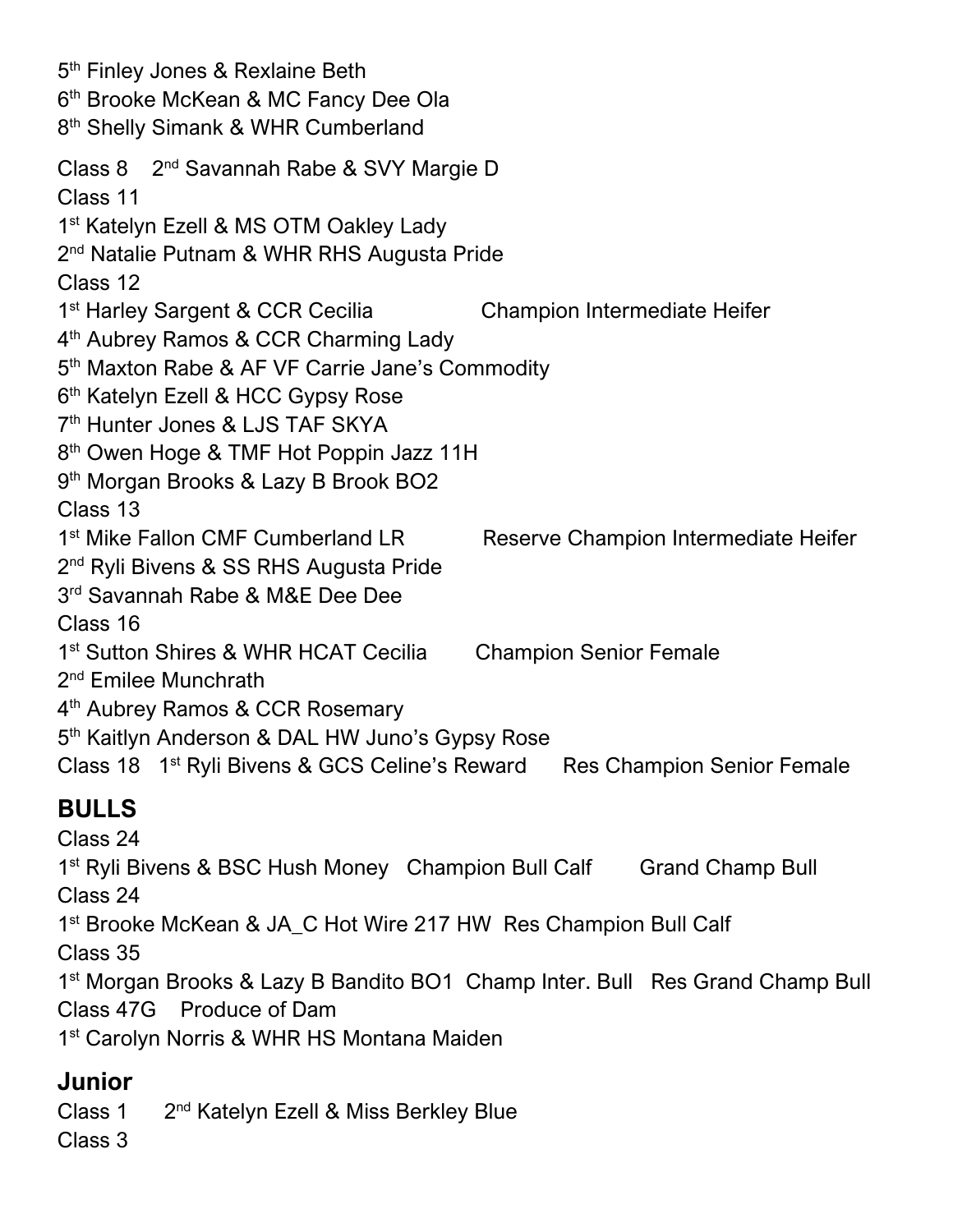1<sup>st</sup> Caitlyn Rasor & WHR HC Mona Lisa Champ Heifer Calf Grand Champion Heifer 2<sup>nd</sup> Drake Rabe & DAR3 J Dart 107 Reserve Champion Heifer Calf 5<sup>th</sup> Leyton Robertson & 5R Cumberland Class 6 1<sup>st</sup> Beth Wells & WHR RHS Pure Charm 2<sup>nd</sup> Ryli Bivens & SULL Extra Roses 4<sup>th</sup> Avery Dillard & WHR HCAT Augusta Class 7 1<sup>st</sup> Aubree Blizzard & LER Miss Miriah 124G Champion Junior Heifer 2<sup>nd</sup> James Cleere & WHR HCAT Cecilia Res Champion Junior Heifer  $3<sup>rd</sup>$  Finley Jones & RexLaine Beth S6H 4<sup>th</sup> Kanin Cleere & WHR HS Montana Morning 5<sup>th</sup> Landon Bourque & PSF Lady Crystal 007 7<sup>th</sup> Shelby Simank & WHR Cumberland 0914 Class 8 2nd Savannah Rabe & SVY Margie D 106 Class 9 1<sup>st</sup> Katelyn Ezell & MS OTM Oakley Lady 005 2<sup>nd</sup> Natalie Putnam & WHR Augusta Pride 5130 Class 12 2<sup>nd</sup> Aubrey Ramos & CCR Charming Lady 4<sup>th</sup> Ellee Spearman & JSS SEE Denali 5<sup>th</sup> Max Rabe & AF VF Carrie Jane's Commodity 6<sup>th</sup> Katelyn Ezell & HCC Gypsy Rose 7th Hunter Jones & LJS TAF SKYA 8th Morgan Brooks & Lazy B Brook 9<sup>th</sup> Owen Hoge & TMF Hot Poppin Jazz 11H Class 13 1<sup>st</sup> Ryli Bivens & SS RHS Augusta Pride Paris Champ Sr Heifer Res Champion Heifer 2<sup>nd</sup> Annie Fallon & CMF Cumberland LR 3rd Savannah Rabe & M&E Dee Dee 996 Class 14 1<sup>st</sup> Emilee Munchrath & CCR Robin 4<sup>th</sup> Kaitlyn Anderson & DAL HW Juno's Gypsy Rose 5<sup>th</sup> Aubrey Ramos & CCR Rosemary

## **2021 American Royal 10/22/21**

#### **Shorthorn Plus Show Bulls**

Class 7 2nd Shane Carlisle & Cash-Farms Mr. Red Spark

**Shorthorn Show Heifers**